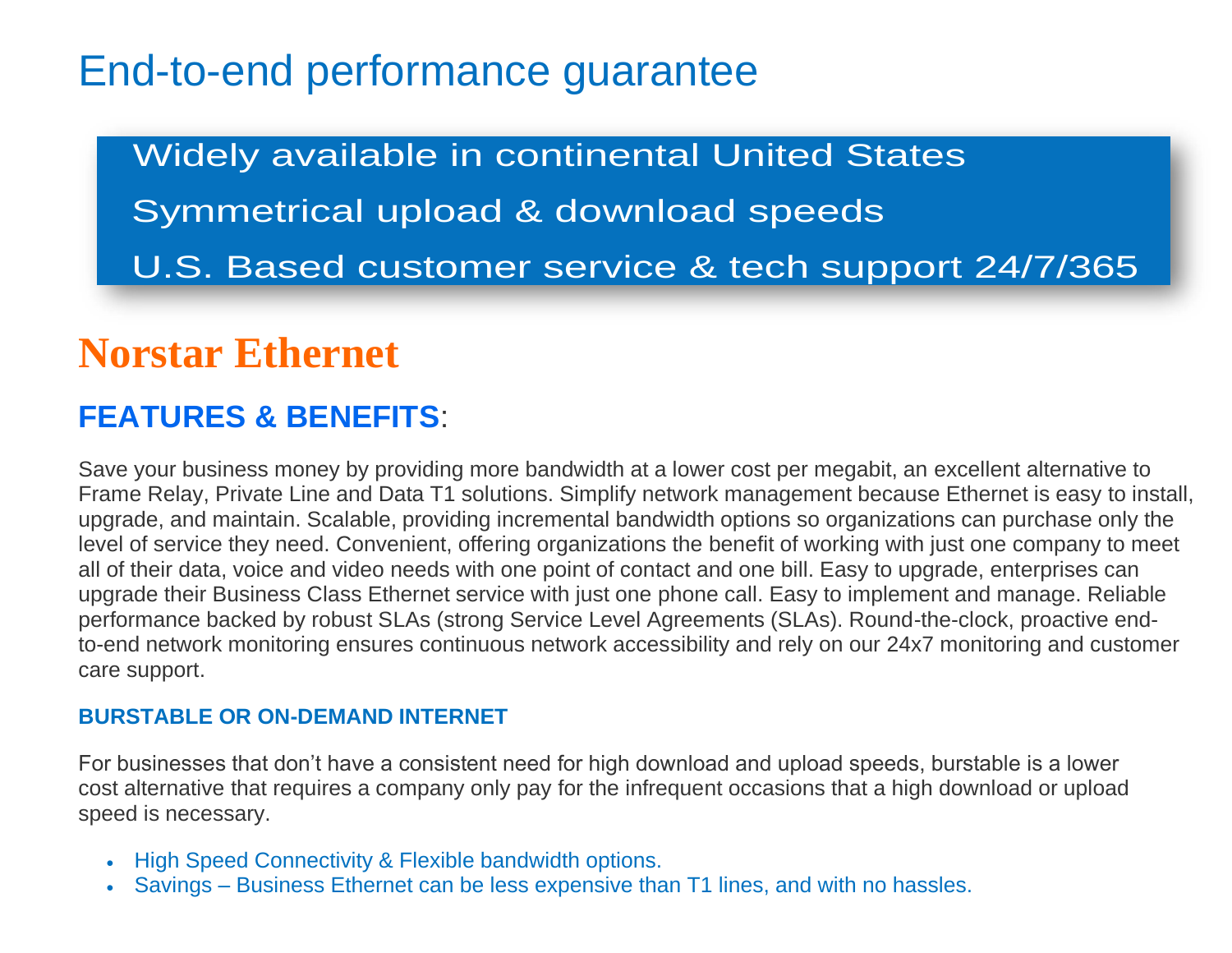- Ideal for businesses that use bandwidth-intensive applications or transfer large data, image or video files.
- Supports remote workers and VPN.
- Flexible bandwidth options ranging from 2 Mbps up to 100 Gbps.
- Easier to upgrade service without changing hardware.
- Fully scalable to give your business what you need without paying for what you don't.
- Multiple topologies can link together LANs from different metro, intercity, and international locations.
- Reliable SLAs & Exceptional Quality Of Service (QoS).
- Help reduce your operating costs by standardizing your network on a single protocol and eliminating unnecessary equipment.
- Our robust service level agreement guarantees uptimes and response times.
- Consolidated Savings.
- The connections are dedicated to your organization's use. Your data does not traverse the public Internet.
- Standard-based with options like QoS and route protection to meet your specific needs.
- Unparalleled support and maximum up-time that ensures you can do business when you need to.
- Fully managed equipment.
- Fault management and performance reporting.
- 24×7 domestic Network Operations Center (NOC) staffed by engineers providing round the clock proactive fault management and outstanding customer service.
- Redundant, diverse connections for business continuity.
- Voice, Data and Video applications.
- Point-to-Point or multipoint services.
- Dedicated or virtual connections.
- Flexible Capacity.
- Various access methods.
- Low Latency and Low Cost.
- Customized billing options.
- Trouble-free installation.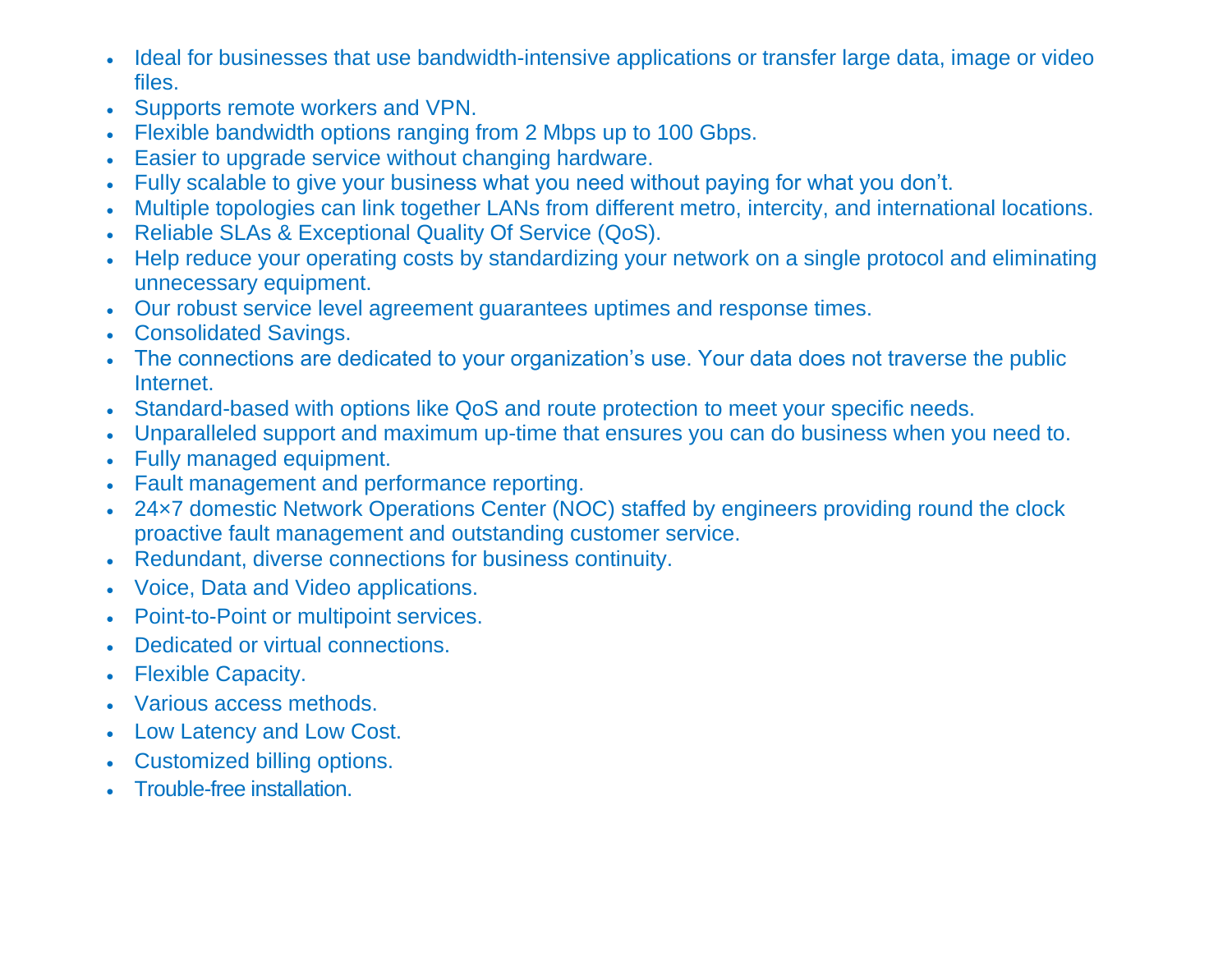

**Whether you are looking to seamlessly support a large number of users, connect several offices, or provide quickly and reliably access to cloud services and the Internet.**

# **Our performance SLA is our promise**



**Guaranteed Network Availability:**

### **Vendor redundant "network of networks" for 99.999% uptime guarantee available**

Cost effective, high quality, highbandwidth internet connectivity.

#### **AFFORDABILITY SCALABILITY**

Speeds from 5 Mbps to 100 Gbps depending on location.

#### **AVAILABILITY**

Nationwide (US) plus Canada and international.

#### **RELIABILITY**

Providing top tier reliability via the largest carrier and operator networks.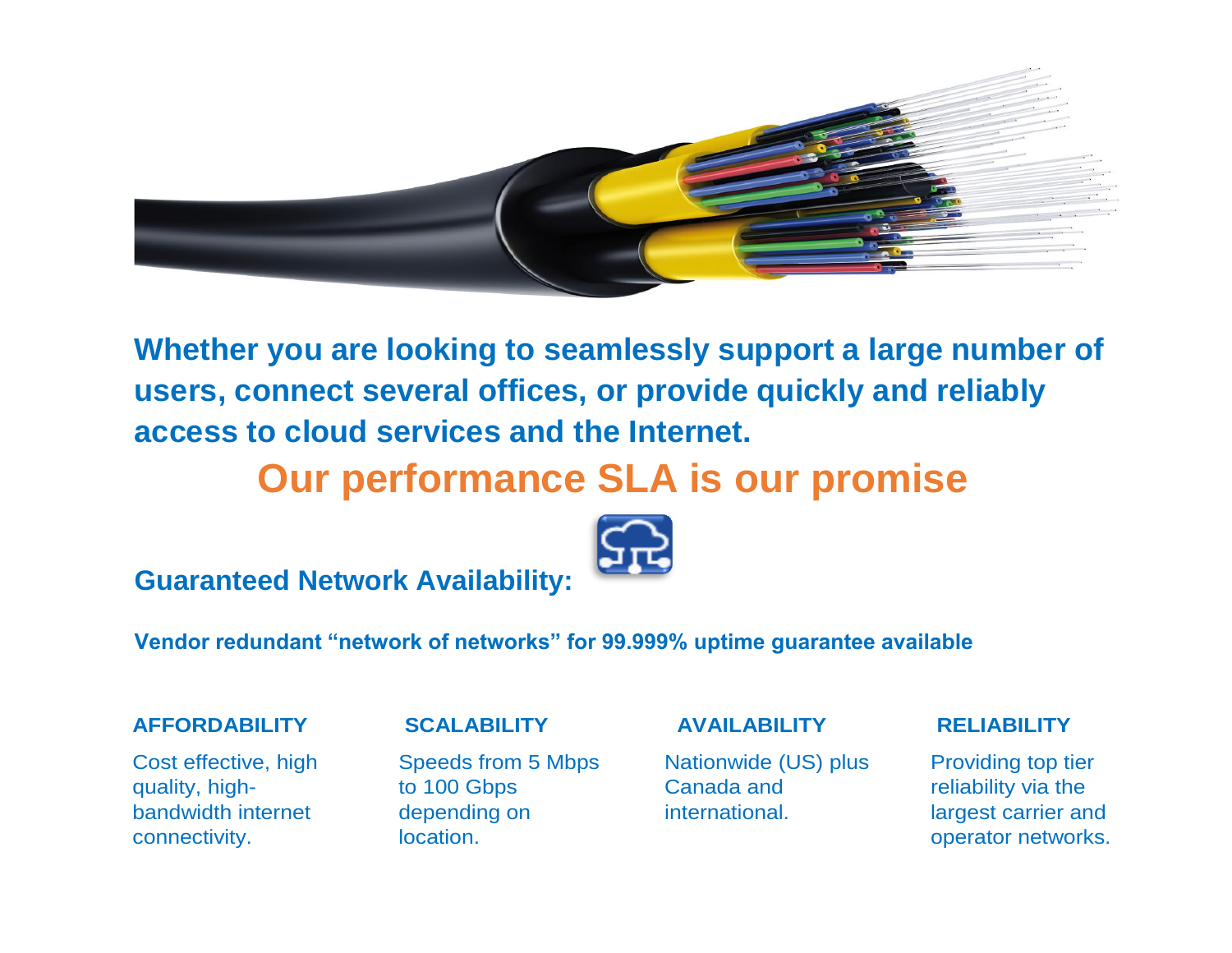# **BUSINESS ETHERNET & SERVICES**



- Rapidly turning up services to new locations Supplying burstable bandwidth on-demand
- Enabling quick data access in remote locations 24x7x365 network management
- 99.9% service availability guarantee

# **Ethernet DIA**

- Reliable service backed by SLAs
- Upload speeds as fast as download speeds

**FAST** 

• Secure connection

Ethernet Access (E-Access) and Business Ethernet services are available as either Ethernet Private Lines (EPLs) or Ethernet Virtual Private Lines (EVPLs). Choose the right Ethernet service for your business location and destination from our versatile Ethernet services portfolio.

Ethernet Private Line (EPL) is a dedicated, point-to-point Ethernet connection service that is cost-effective and a streamlined solution for connecting two locations. EPL is a high-capacity, cost-effective solution for businesses requiring direct connections. Data travels securely within a Layer 2 dedicated point-to-point connection. This is an ideal replacement service for traditional TDM point to point service and provides symmetrical, full-duplex, guaranteed bandwidth. We guarantee performance and bandwidth so all of your sites can work together and exchange information effectively and securely. High speed, dedicated point-to-point connectivity is useful for metro applications including online backup, storage area networking and high capacity data center connectivity. EPL offers three Classes of Service (CoS). This service is ideally suited to support the demands of bandwidth intensive applications by providing reliable, scalable, point-to-point Ethernet connectivity. Dedicated point-to-point Ethernet Private Line connections from 10 Mbps to 10 Gbps provides the needed connection required by bandwidth intensive applications.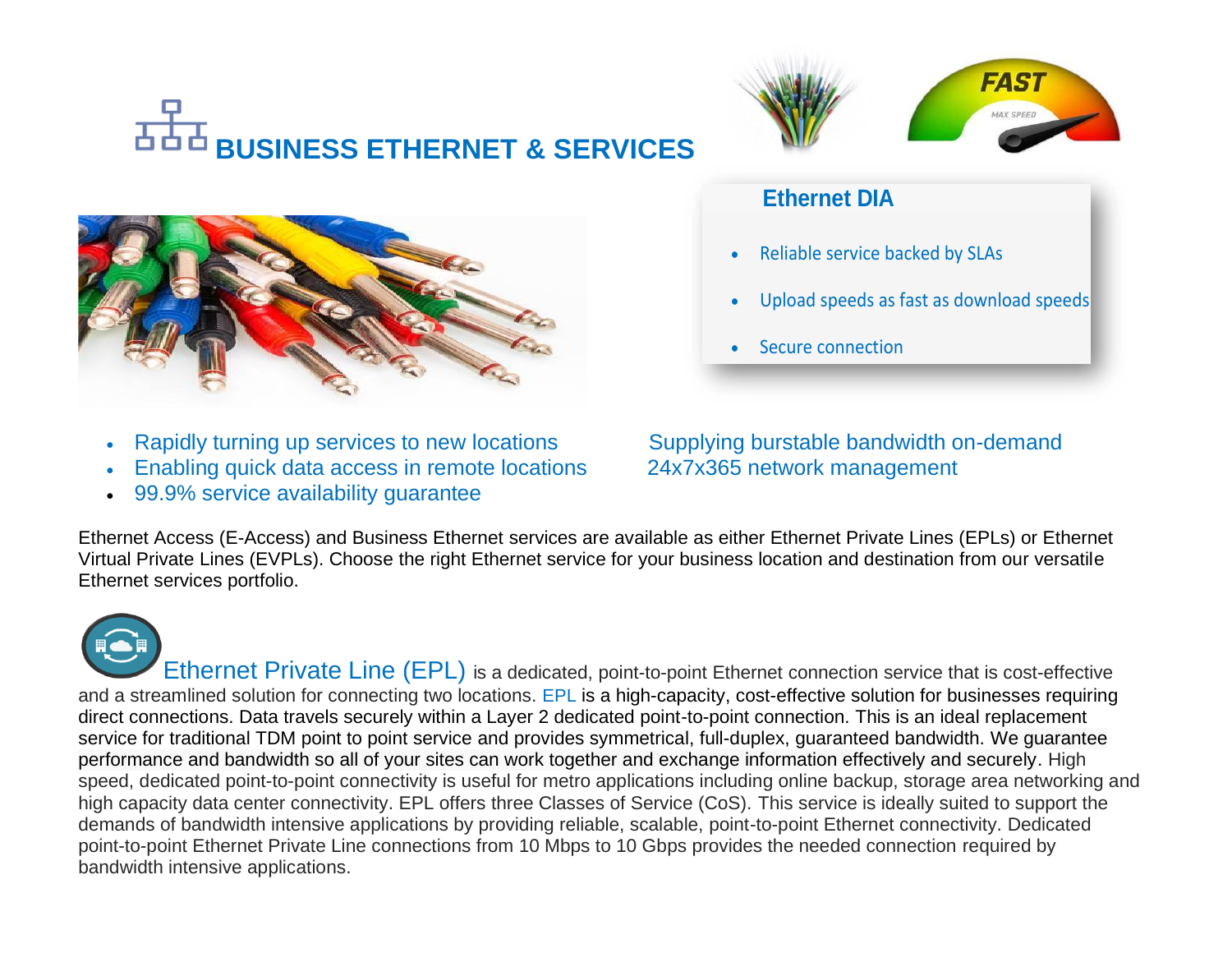Ethernet Virtual Private Line (EVPL) EVPL from Norstar helps improve application performance across your network with a private, point-to-multipoint network design between multiple locations, even to a third party data center or cloud platform.

Ethernet Virtual Private Line (EVPL) service offers dedicated point-to-multipoint connectivity which allows organizations to easily and efficiently connect multiple locations. EVPL is a high-capacity multi-point solution that offers high capacity multi-point connectivity that's cost effective, reliable and flexible. Norstar's Virtual Private LAN Service (EVPL) provides any-to-any connectivity, extending your network across multiple locations. Data travels securely within a Layer 2 dedicated connection. This is an ideal replacement service for traditional TDM private lines, ATM Layer 2 VPNs, Frame Relay and IP VPNs. Ethernet VPN is a simple and cost-effective way to build an 'extended LAN' and is well suited for multi-site Enterprises with a distributed organizational structure.



The Ethernet VPN service is a Layer 2 E-LAN service providing customers wide area connectivity in an any-to-any logical topology.

EVPL can be used over a carrier Ethernet network to seamlessly and cost-effectively provide any-to-any connectivity with CoS and QoS. VPLS provides a high-performance WAN connection that is configured like a Local Area Network (LAN) or Campus Area Network (CAN).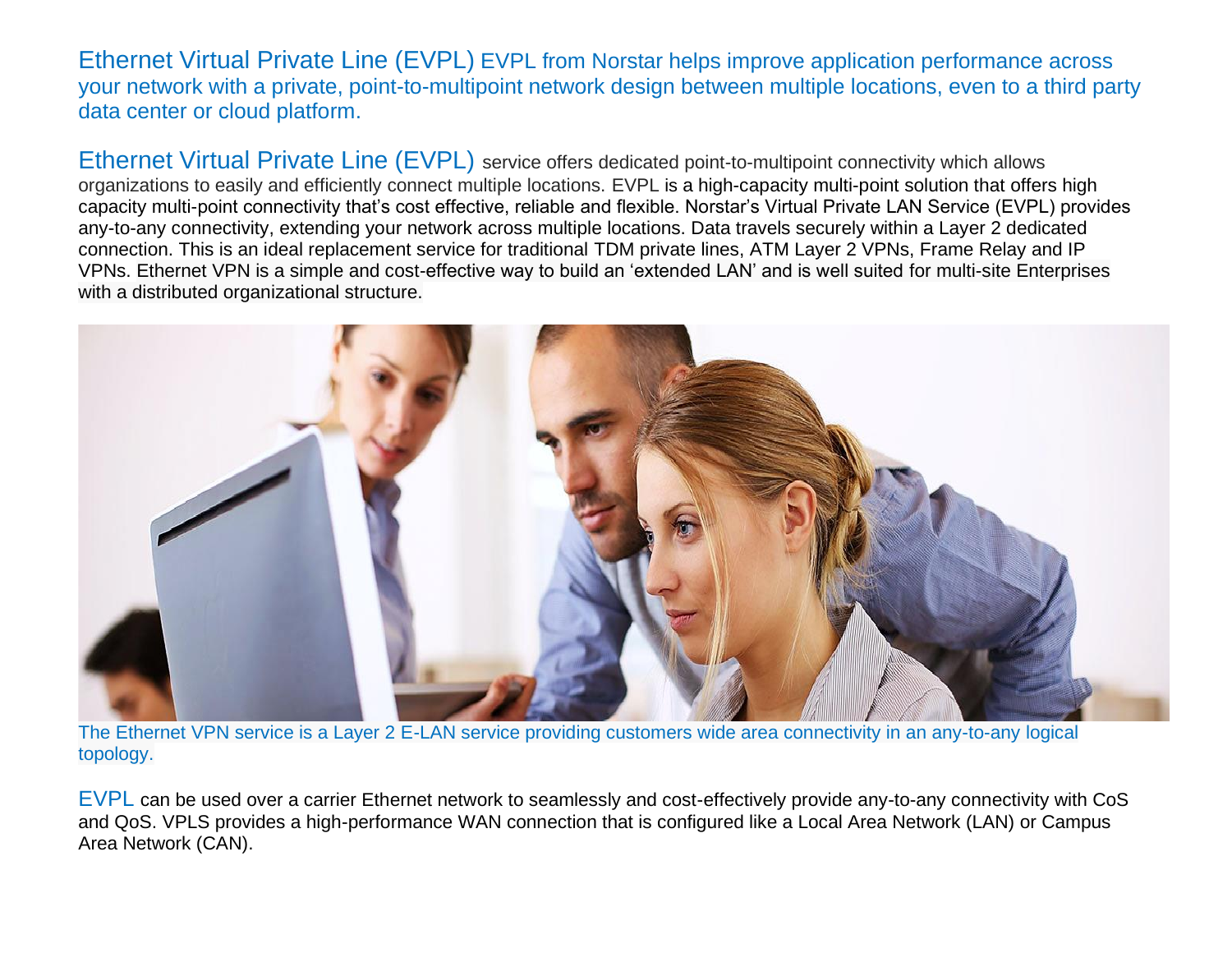EVPL is easy to manage, extending the simplicity of the Ethernet LAN across the WAN. Norstar's EVPL network enables you to maintain full routing control of traffic, with no sharing of your routing table or IP addressing. The service allows for transmission of IP traffic, as well as non-IP traffic, with no encapsulation or conversion required.

# Ethernet Virtual Private Line (EVPL) Features:

| <b>Dedicated Connectivity</b>                         | <b>Secure Connection</b>   | <b>Scalable Capacity</b>                       | <b>Performance Reporting</b> |
|-------------------------------------------------------|----------------------------|------------------------------------------------|------------------------------|
| 24/7 Priority Support                                 | <b>Security Monitoring</b> | 99.9% Service Availability Guarantee*          |                              |
| <b>Industry Leading Service Level Agreement (SLA)</b> |                            | Available throughout US - Canada and worldwide |                              |

# EVPL Benefits:

- Cost Effective: More effective means to manage network costs with less overbuilds
- Increase reliability and isolate your network from public internet in order to support real-time data
- VLAN Tagging: Allows multiple EVPL circuits into a single handoff
- Scalable Bandwidth: Granular bandwidth options ranging from 10 Mbps 10 Gbps
- Use less power: Multiservice access (ability to purchase multiple services via one interface) decreases equipment/power requirements and increases cost efficiencies
- Extensive geographical coverage
- Uptime: Robust SLAs provide network availability guarantees
- Point-to-point and point-to-multipoint configurations available
- Ability to choose data rate per circuit in 1Mb increments
- Maximum security and privacy with customer-controlled IP environment and routing
- Global Coverage

# More EVPL Benefits:

- Available throughout US & Canada and worldwide
- Bandwidth is flexible and guaranteed
- More network control, improving operational efficiency
- Flexible configurations, point-to-point, point-to-multipoint or multipoint-to-multipoint
- 99.9% service availability guarantee\*
- Fast, flexible & reliable network, low latencies between regions. Support delay-sensitive applications such as voice and video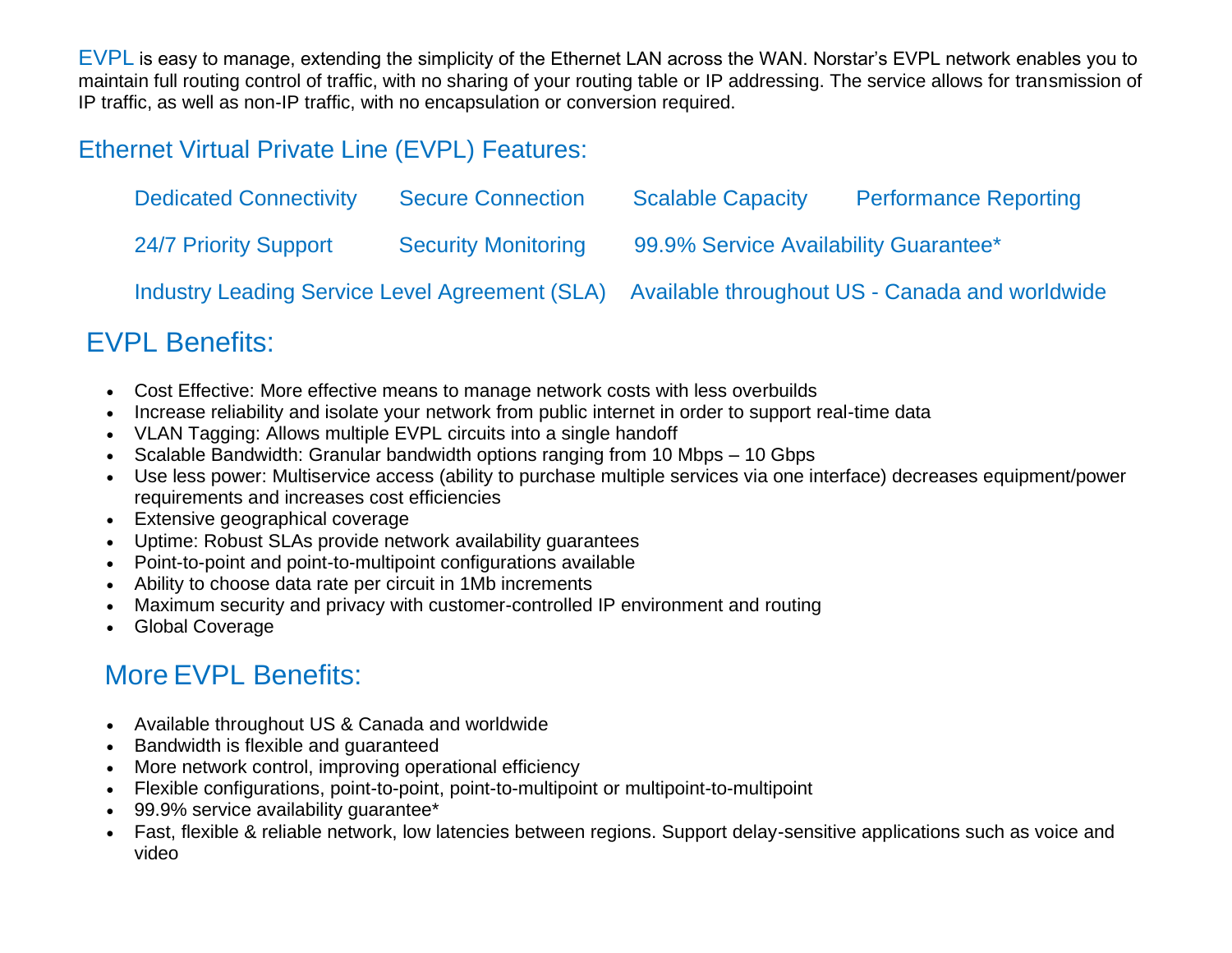## **ETHERNET LOCAL AREA NETWORK (ELAN)**

This solution enables multipoint-to-multipoint connectivity for businesses that need to connect all of their locations on a single network. Any network solution requiring any site to any site communication capability is a good application of this type of service. This configuration provides the capabilities of a private line service with the performance and resiliency of IP VPN, providing a technologically advanced business solution for network connectivity needs.



# **ETHERNET OVER COPPER (EOC)**

Ethernet over Copper (EOC) service offers businesses in the United States a symmetric broadband connection to the Internet, and/or to a carrier backbone network. EOC is a newer technology that delivers high-speed voice and internet data service over existing copper wires. Can deliver speeds from 1.5 Mbps up to 1 Gbps.

EOC is affordable, is reliable, maintains high quality of service, and can be installed quickly and turned up easily. EOC is an excellent alternative to competing fiber products. EOC Ethernet utilizes your existing infrastructure and reliable copper loop bonding technology to ensure rapid deployment and a seamless connection. Ethernet over Copper is a business grade data connection that provides more business-class bandwidth than T1 or Bonded T1 service at a much lower cost. It is about half the cost of T1 circuits for the same bandwidth with a business SLA of 99.999% for mission critical applications. EOC offers up to 1 Gbps of symmetric speed. Ethernet over copper is reliable and affordable while maintaining a high quality of service and can be installed in a very short period of time. Norstar is a top provider of Ethernet over Copper service in the US with services available nationwide. Built with the speed to help you run your business at a price that won't break your budget.



# **CARRIER ETHERNET ACCESS**

Carrier access Allows service providers to leverage fiber-based network to extend their reach to seamlessly serve customers outside of their service territory. Carrier Ethernet Access leverages greatest state of interconnectedness to fiber providers for the preferred solution to direct connect to datacenters and cloud service providers. Built on MEF ENNIs and premise NIDs Norstar has extensive Ethernet coverage and the ability to deliver end to end services and SLAs. Dedicated and shared options. Port and virtual EPLs available. Our [Ethernet Access Services](http://www.norstartelecom.com/networking/ethernet/) lets you run a variety of data types and connect multiple Ethernet, Private IP and Internet Dedicated Ethernet (IDE) circuits across the same connection. Offers up to 1 Gbps of symmetric speed.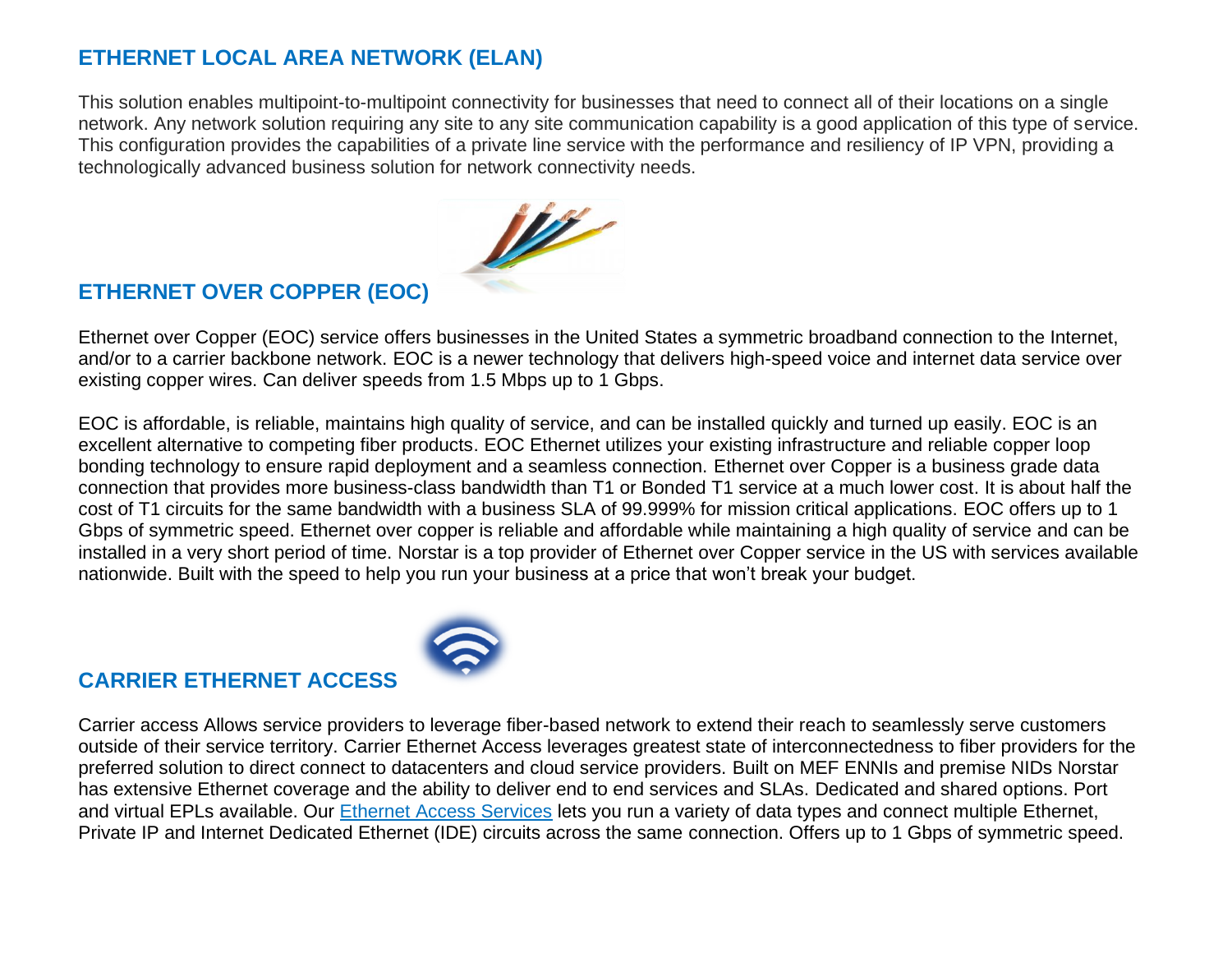### **ASYMMETRICAL ETHERNET**



Asymmetric Ethernet fills the gap for businesses where other broadband services have fallen short. It offers true business-class uptime guarantees and application support. Dedicated access means less latency than shared services such as cable. Offers from 50 / 1000 Mbps of asymmetric speed.

# **ETHERNET OVER DS1/DS3 (EODS1/DS3)**

Ethernet over DS1 with near ubiquitous coverage is the perfect solution for businesses seeking performance, simplicity, and value without the distance limits of other technologies. Dedicated access means less latency. Offers from 1.5 Mbps to 12 Mbps and bonded up to 45 Mbps symmetric speed respectively.



# **Gigabit Ethernet**

Gigabit Ethernet service is a cost-effective solution for your company's Ethernet Transport needs. Also known as Gig-E, Gigabit Ethernet is an ultra-high capacity IP transit service offered by way of a fiber-optic cable that serves as the backbone of the communication link between the carrier and end-user. The name refers to the capacity of the link, which is upwards of 1000 Megabytes (or one Gigabyte) per second. This point-to-point or point-to-multi-point Gigabit Ethernet service offers a variety of service classes, multiple bandwidth options, fast and flexible bandwidth upgrades, along with guaranteed on-net service levels.

# **Norstar Fiber Metro Ethernet**



Metro fiber Ethernet is a high capacity Internet service offered to businesses using a fiber optic cable for transit between the carrier network and the end-user. Norstar Metro Ethernet is a highly reliable internet service, so you can feel confident that your company will remain connected virtually all of the time. It is Secure and seamless to install, highly scalable with reliable, symmetrical Metro-Ethernet access on 100% fiber network. It is also very economical and will always meet your needs. Norstar Ethernet is easily burstable and scalable as your business grows, with speeds ranging from 20Mb to 10 GIG. With scalable speeds and airtight security, Metro Ethernet provides a dedicated private LAN connection to all of your locations that you can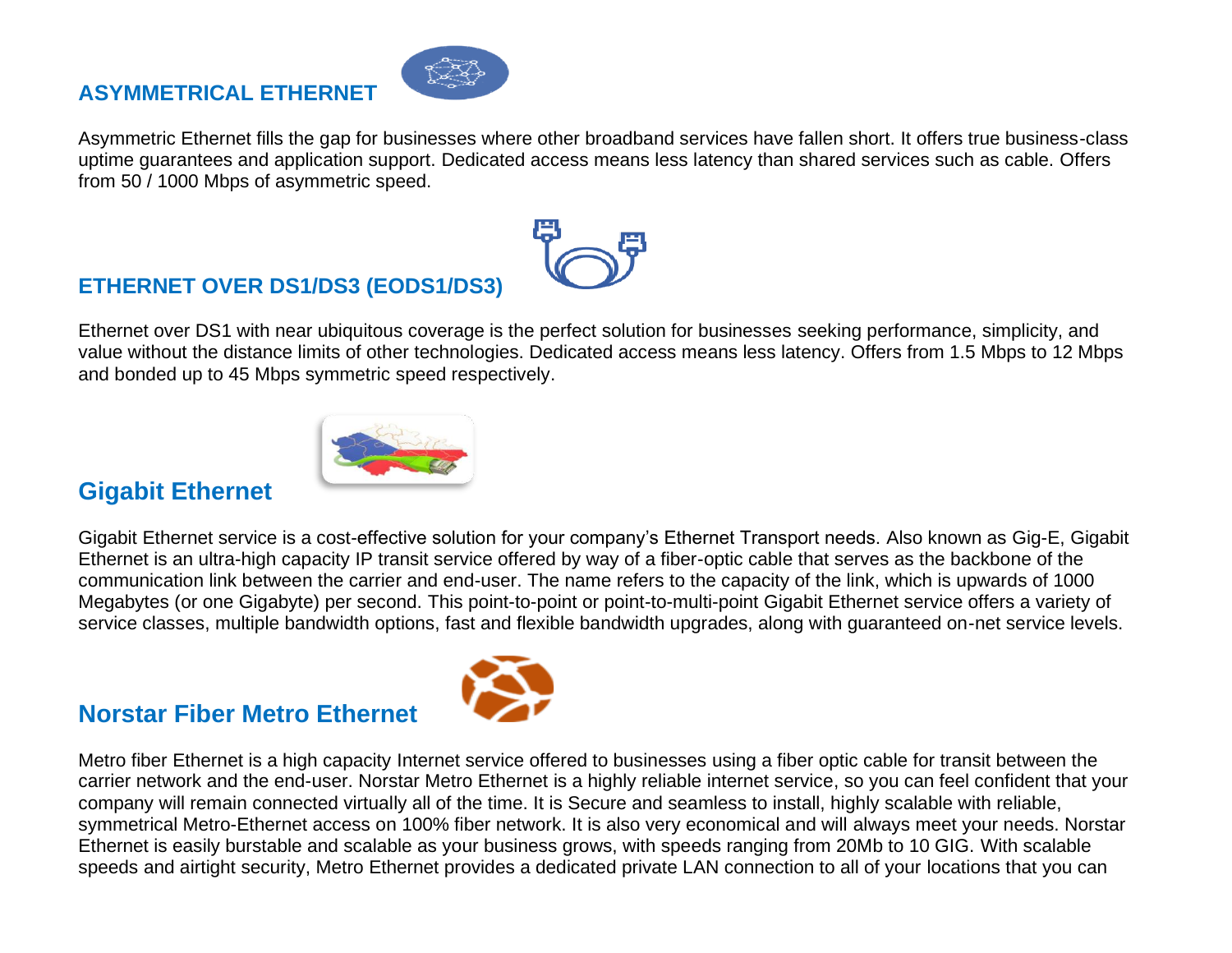manage on your own router. Dedicated support team is available to you 24/7 and we monitor your service from both local and national Network Operations Centers — for responsive, business-class customer service.

# **Benefits:**

# **Cost Effective Flexibility Increased Productivity Upgrade Service Quickly**

- Increased savings over legacy networks.
- Wide range of bandwidth options.
- Reduce common network bottlenecks and network congestion.
- Simplifies LAN/WAN transport interconnection management.
- 24 x 7 customer support and network monitoring.
- Reliability, including Class of Service (CoS) which guarantees 99.99% service uptime.